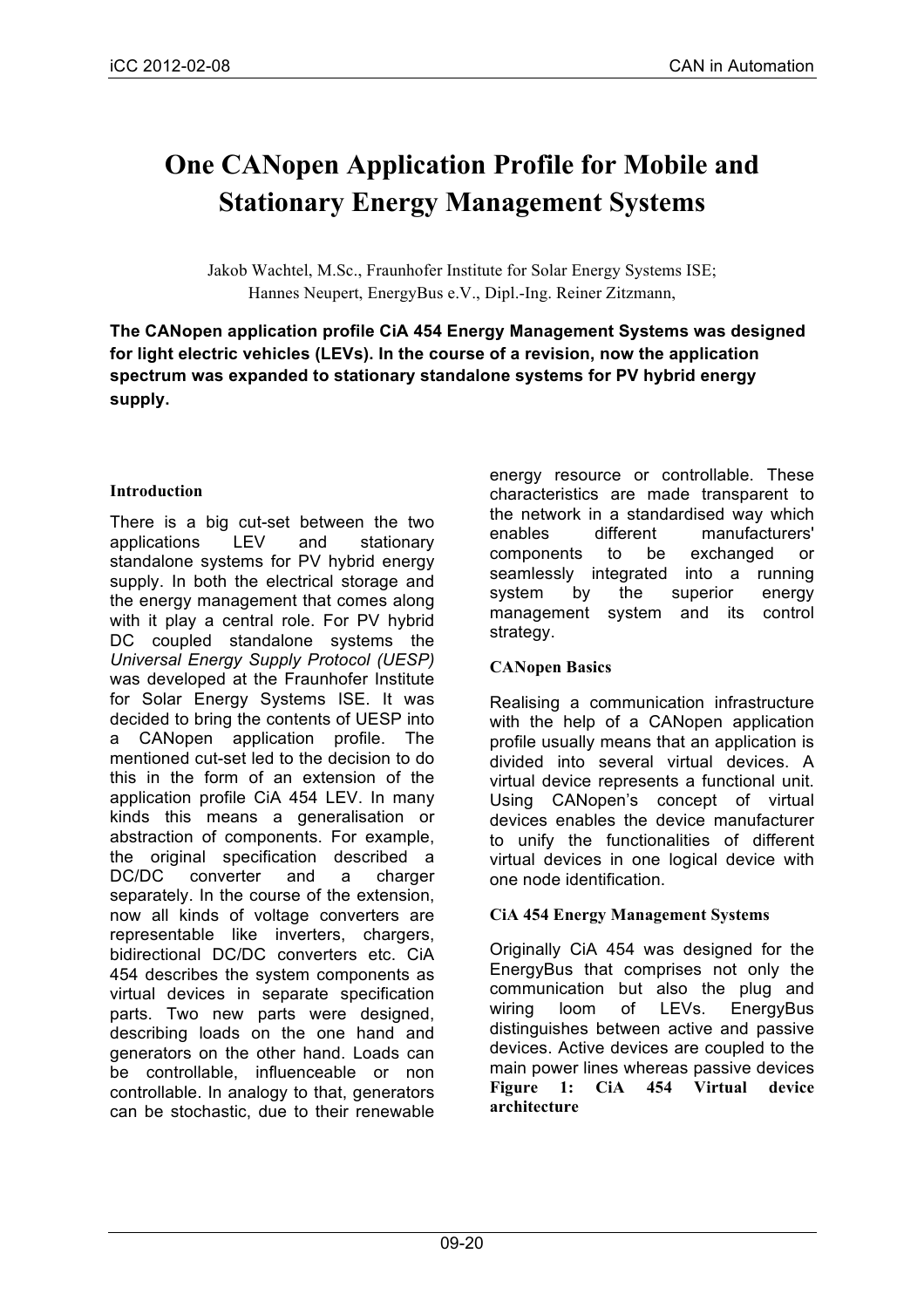

are sufficiently supplied by an auxiliary power supply. Systems conforming to CiA 454 fulfil a virtual architecture that is illustrated in Figure 1.

The *EnergyBus Controller (EBC)* is a supervisory unit that is implemented as a virtual device. It is responsible for setting input and output set points (voltage, current, power) in the components that exchange power through the EnergyBus.

The other virtual devices are categorised as active or passive devices. In the first version of the specification that was restricted to the LEV application the active virtual device *Voltage converter* was simply a net connected battery charger. In the course of the revision all kinds of voltage converters are representable as will be shown in more detail in the section *Voltage Converter*. The active virtual device *Battery Pack* plays a key role in standalone systems because it has a significant share in the investment costs. Depending on the cell chemistry different charge and discharge boundaries must be carefully considered. In the course of the network configuration during system start up or when a new component is registered to the network, communication channels between loads and generators on the one side and associated batteries on the other side must be established. All passive devices and the active devices *Motor control unit* and *LEV load monitoring unit*  are specific for LEVs and have less relevance in the scope of this paper because they are of less importance regarding the extension of the application profile to stationary PV hybrid standalone systems. The most important devices in the scope of this paper *Voltage converter*,

*Battery Pack*, *Load unit* and *Generator unit* shall be presented in detail in the next sections.

### **Voltage converter**

Through specification part 5 *Voltage converter* not only a simple net battery charger can be modelled but also bidirectional converters transferring power in both directions. In order to clearly elucidate the state of a voltage converter a finite state automaton as shown in Figure 2 is used. Three layers of operation are distinguished, in the figure represented by the same grey scales. Layer *a* is similar for the active devices *Load unit*, *Generator unit* and *Battery pack*. It indicates whether a device is in error state *ERROR*, idle state IDLE or running state RUNNING. For the converter example in the figure in layer *b* the two states A-TO-B and B-TO-A denote a power transmission from side A to side B and vice versa. This is due to the fact that also bidirectional converters are representable where there is no explicit input or output side. In either state five modes of control are defined (see layer *c*). Modes UA-CONST and UB-CONST mean a constant voltage regulation for side A and side B respectively. The same applies for constant current regulation in states IA-CONST and IB-CONST. The state MPPT depicts a control mode in which the input voltage of a PV charger or inverter is set in a way that the PV module is operated in the maximum power point (MPP).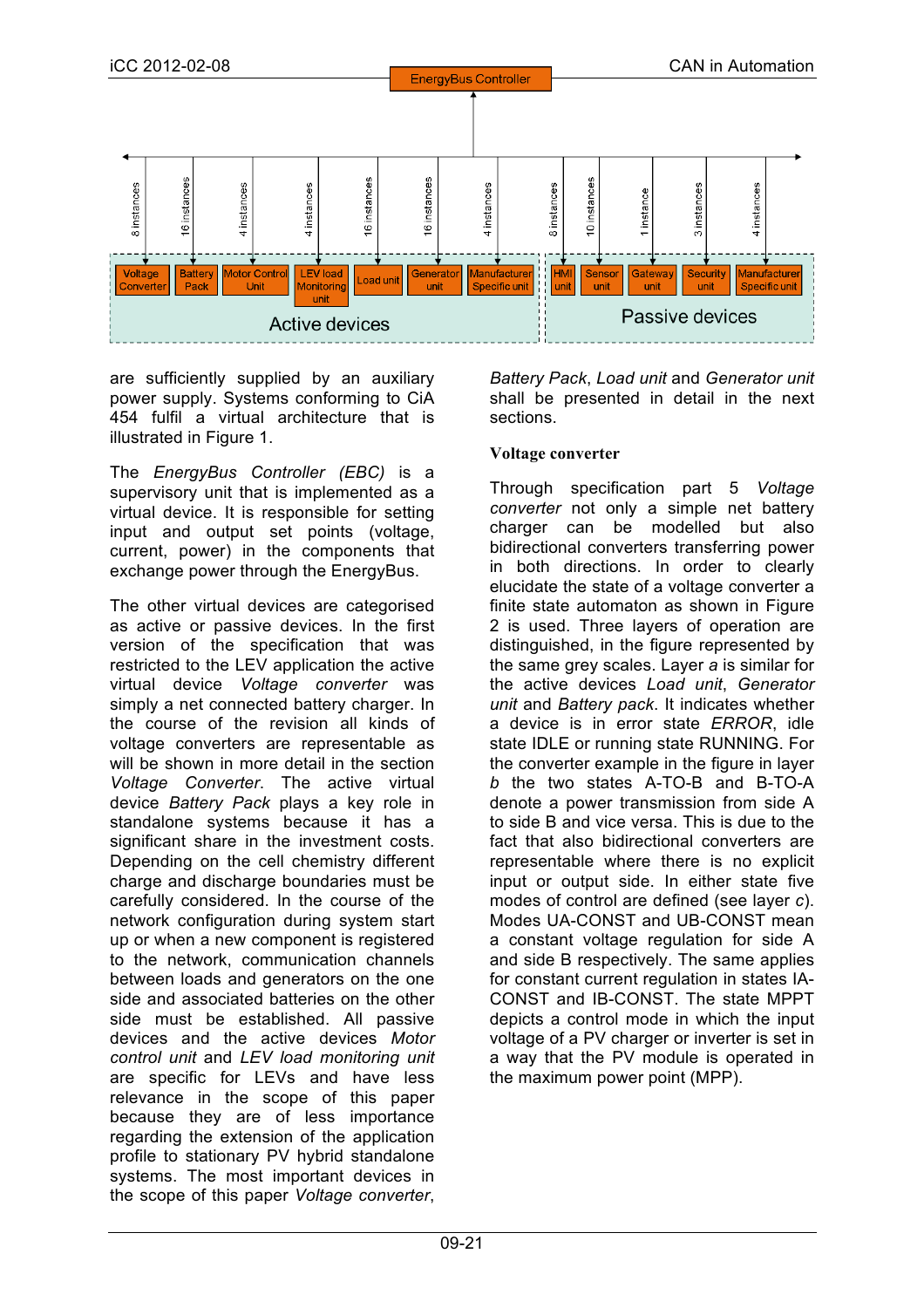### **Load Unit**

Before the extension of the specification all loads besides the motor controller were controlled by a so called *DC-to-DC converter unit*. This device is capable of converting the operating voltage (12 V) to 6 V typically used by LEV loads like lamps, horn, etc. The clue about this device is that it detects a broken wire in case a load is switched on but no current flows. For stationary energy supply standalone cannot be influenced at all, like for example consumer electronics in a household. An influenceable load cannot be fully controlled but there is a possibility to provoke tendencies. An example is a household where electricity tariffs could be displayed to give an incentive to the user to reduce power consumption manually or to switch on loads in times when excess power is available. Loads and generators



**Figure 2: Voltage converter finite state automaton (FSA)**

systems a new virtual device *load* is specified as a new specification part. Here, loads are described in an abstract way. To enable the EMS to integrate a newly connected device, the load identifies itself as controllable, non-controllable or influenceable. A controllable load can be switched on / off or varied in input power according to the best scheduled energetic exchange calculated by the EMS. An example for a fully controllable load is a water pump that can deliver water into a reservoir as long as the reservoir is not full. A non-controllable load is a load that

may have priorities that allow the EMS to decide which loads are preferably switched on or off.

#### **Generator Unit**

Similar to loads, generators are categorised in order to enable a seamless integration into the control strategy of the EMS. Generators can be controllable or stochastic in their operation. Generators that use renewable energy resources are typically stochastic generators because the natural environment (sunshine, wind)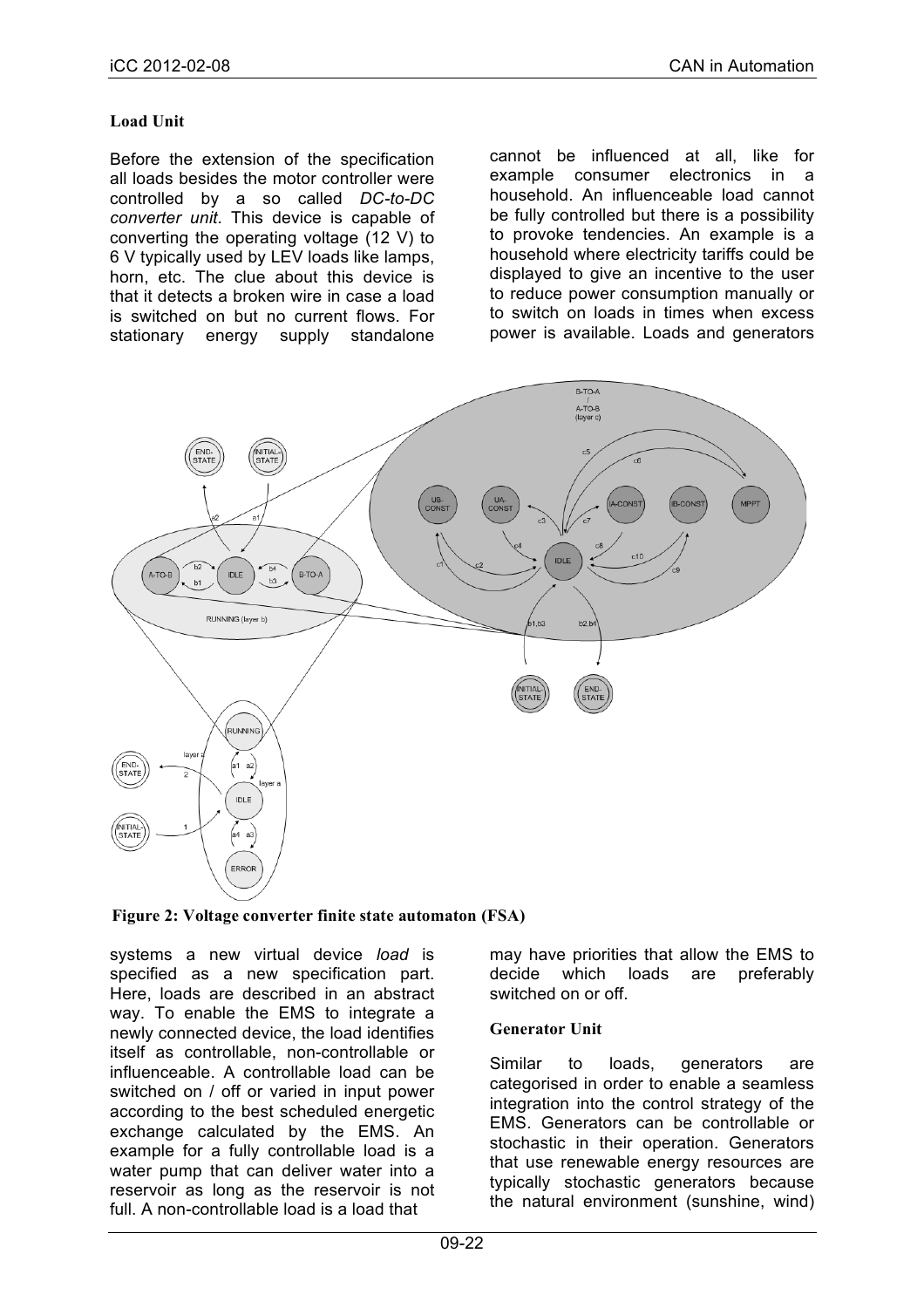determines the disposability of electricity. Backup generators like Diesel engines or fuel cells fall under the category *controllable generator*. Again, to enable the integration of the generator into the EMS best schedule of energetic exchange the generator indicates at the time it is registered to the network whether and if yes to what extent it is adjustable in output power.

# **Battery Pack**

In conventional PV hybrid standalone systems the battery has a very simple interface: Positive and negative electric poles of lead acid batteries. To base a control strategy on battery voltage is possible since the voltage decreases when the battery is discharged. But, this applies only for the open-circuit voltage. Determining the real state of charge of a battery in a system with irregular step changes in load is a complex issue. Still, algorithms and models exist that are able to accomplish a rather adequate calculation. The state of charge is a very important control variable for an effective energy management and therefor is broadcasted in the network via process data object (PDO). But, since electrochemical storages are not always lead acid batteries, the cell chemistry is another important parameter on which the charging strategy selection is based. It is foreseen that the EBC is responsible for getting the relevant information from the *Battery unit* and take care of the voltage and current set points in the charging device.

### **PDO Usage**

While most common CANopen devices conform to the predefined connection set according to DS 301 this does not apply for application profiles. As this application profile describes a fully meshed control system with regard to the process data communication, here, message identifiers for process data objects (PDO) are defined in the separate specification part 3 *PDO Communication.* As shown in Figure 1, a distinct number of instances exist for each virtual device. Ten PDO messages are defined. The first message contains a device status word and the device

dynamic limitation that shall be described later in this paper. The second message provides DC voltage and current of a DC coupled device. The first two PDO messages are common to all virtual devices. The third message is special for the *Battery unit* as it transmits the energy that is currently stored in the battery next to the battery's temperature. Messages four, five and six contain LEV specific information like motor speed, accelerator position, break position etc. Both the UESP and CiA 454 LEV originally were designed for pure DC coupled systems. In the course of the extension, now also AC coupled systems are representable. Therefore, three new PDO messages are defined containing three phase voltages, three phase currents and three phase power factors plus the net frequency. In case a voltage converter is a DC/DCconverter, so far, one side of the converter can be covered by PDO message number two. In order to communicate the other DC side of the converter, a tenth message is defined containing current and voltage of the second side of a DC/DC-converter.

# **Application**

Usually when CANopen networks are set up, the node identifiers of all devices are preconfigured via dip switches or the like. In order to come closer to true plug and play ability the CANopen layer setting services (LSS) are used. These services can be compared to the dynamic host configuration protocol (DHCP) known from TCP/IP networks. Through the LSS address that is made up of four identification numbers all CANopen devices can be explicitly addressed worldwide. The EBC is the LSS master. If a new device is connected to the system, the EBC will put all components to a safe operating mode and stop the network. Next the EBC will scan the LSS address of the new device. If the device is *known*, a free node identifier will be assigned to the newly connected device.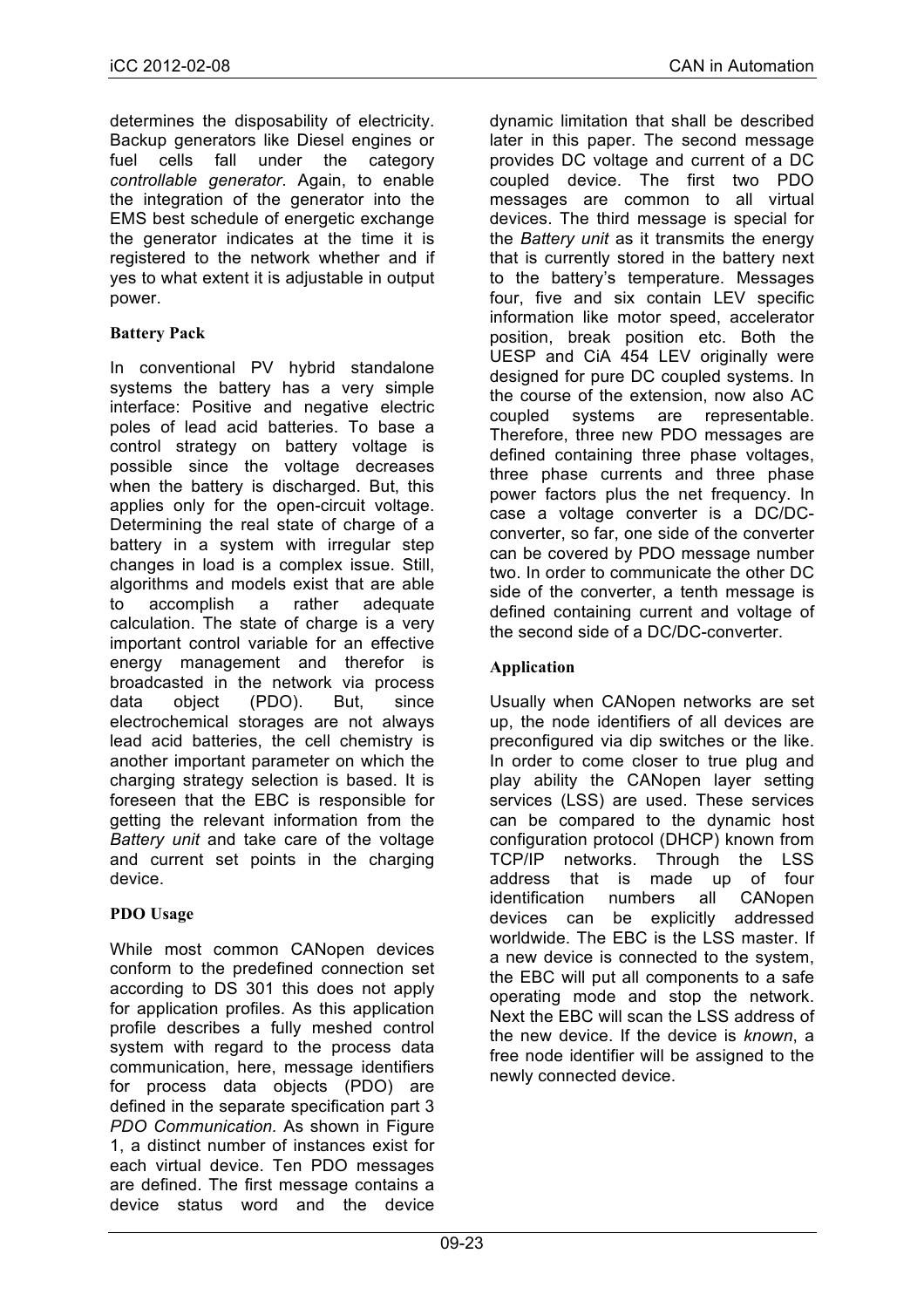

**Figure 3: Power lines and system components' positions; DC lines in red, AC lines in blue**

"*Known*" in this context means the following. Due to the simple fact that communication and power transfer lines are separated, a minimum configuration must be undertaken in order to provide the system topology. This means that the EBC must *know* where in the system in regard to the power lines the new component is situated. For this reason the EBC holds a list of power lines and the system components connected to it. A power line is simply a low resistant conductor through which the different components can interchange electrical power. As long as no voltage converters are used, there is only one power line. But, behind every voltage converter like DC/DC converters, inverters or frequency converters a new power line appears. Figure 3 shows an example setup with several power lines. In this example there are three voltage converters: one inverter (VC3), one charge controller (VC1) and a bidirectional DC/DC converter (VC2). This results in four power lines PL1, PL2, PL3 and PL4. Furthermore, six loads, two batteries and two generators are present in the example system. As mentioned earlier, the battery must be treated carefully. Therefore, each generator and each load should have an *associated battery* so that it can behave according to the state of the "right" battery. In the example there are two batteries. In case of a low state of charge (SOC) of battery B1 loads L1 and L2 may lower their power consumption. Loads L3, L5 and L6 on the other hand are responsible for battery B2 rather than for B1 because B1 is only accessible through an additional voltage converter VC2. For conventional systems this means that a breadth first search algorithm should be used in order to find the appropriate battery to be associated. If a low battery SOC is detected by the EBC it can trigger a generator to produce power. If the generator is behind a voltage converter the appropriate set point values for voltage and current must be written to the object dictionary of the voltage converter feeding in to the power line the battery is connected to. This must be done in a way that loads possibly varying in power consumption are supplied while at the same time a constant current flow into the battery may be assured.

### **Device Dynamic Limitation**

Normally the EBC is responsible for putting the appropriate set point values in order to achieve a sustainable energy management. If this is not sufficient and an over current or an over voltage are detected devices are able to signal this to all components of the network via the dynamic limitation. Three objects are contained in the first PDO message that reflect the percentaged overload in input current, output current and voltage. As a result, receive PDOs must be configured in all devices that shall listen to a dynamic limitation of another device.

# **Modes of Operation**

Three modes of operation shall be supported by all devices in a PV hybrid standalone system. In the normal operation mode a superordinate energy management system (EMS) that is implemented in the *EnergyBus Controller* (EBC, specification part 4) controls all devices by sending commands to manipulate their finite state automatons. The EMS is application specific and not part of the specification.

In case there is no designated EMS and the EBC virtual device is not present in the network the power supply shall still not be interrupted. In this so called *masterless*  control mode the system components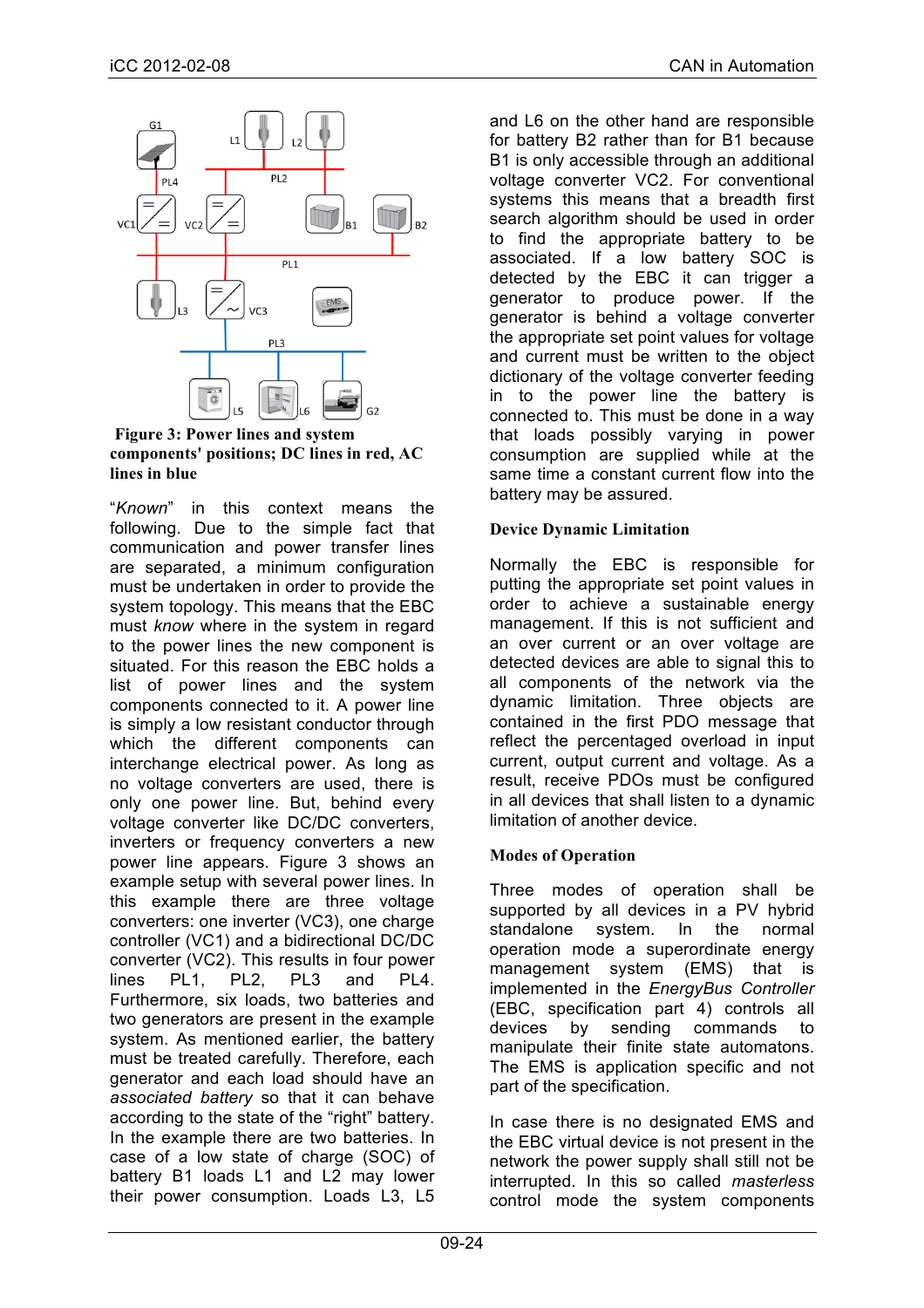locally decide upon their energy exchange. Therefor, in each load and in each generator, threshold values are deposited which decide on how energy exchange shall be handled at what battery state of charge (SOC). For example a water pump will pump water as long as the SOC is greater than or equal to the switch off threshold of 70 %. If the pump is switched off, it will first be switched back on in case the SOC arrives at the upper threshold value of 100 %.

Many devices must operate even in case there is no CANopen communication available or intended. Therefore exists yet another backup operating mode that forms the de facto standard for components of a PV hybrid standalone system. This operating mode called *communicationless* is not explicitly mentioned in the specification because it takes effect in case of a total communication absence. Nevertheless, in the *communicationless* mode in analogy to *masterless* operation objects exist that function as threshold values. In case of a directly / DC coupled battery, these threshold values define at what battery voltage a component shall switch itself on or off. Alternatively, in case of an AC coupled system, the net frequency that may be varied in correlation to the battery SOC behind a voltage converter may be the basis for the component's local decision whether to switch on or off.

### **Use Case Water Treatment in Upper Egypt**

A first field implementation is currently undertaken in a system for water pumping, irrigation and desalination in Wadi el Natroon, Upper Egypt. This is the first offgrid concentrating photovoltaic (CPV) system and it uses CANopen according to *CiA 454 Energy Management Systems*. CPV modules are special photovoltaic modules that use Fresnel lenses to concentrate direct sunlight to a small sized high efficiency solar cell. For the focal point always to arrive on the solar cell the modules must be put on a tracker that follows the course of the sun. The aim of the project is to use as little battery storage as possible in order to reduce investment costs. The application is a water pumping, irrigation and desalination

system. The processed water can be stored in reservoirs. This results in a high degree in controllable loads because water pumps can be switched on exactly at that point in time when high irradiation is available. There is a small sized battery that makes sure that enough power is available for a period of three cloudy days to run the trackers. The EMS for this application is based on an algorithm that uses priorities for the loads. The smallest load is switched on as soon as enough power is available. As the sun rises, more power is disposable. In case there is enough power to enable a load with a higher priority, this load will be switched on and the other load is switched off if there is not sufficient power to run both.



**Figure 4: Available CPV power (red) supplies a submersible pump (green), an irrigation pump (blue), a desalination unit (black) and an air conditioning to cool the battery room (brown). The lower graph shows the excess power that is used to charge the battery.**

Figure 4 shows two days of operation. In the upper graph the available power is plotted, supplying the different loads. The lower graph shows the excess power that can be used to charge the battery.

### **Conclusions**

CiA 454 which was originally restricted to LEVs. The extension to generic PV hybrid standalone energy supply systems is